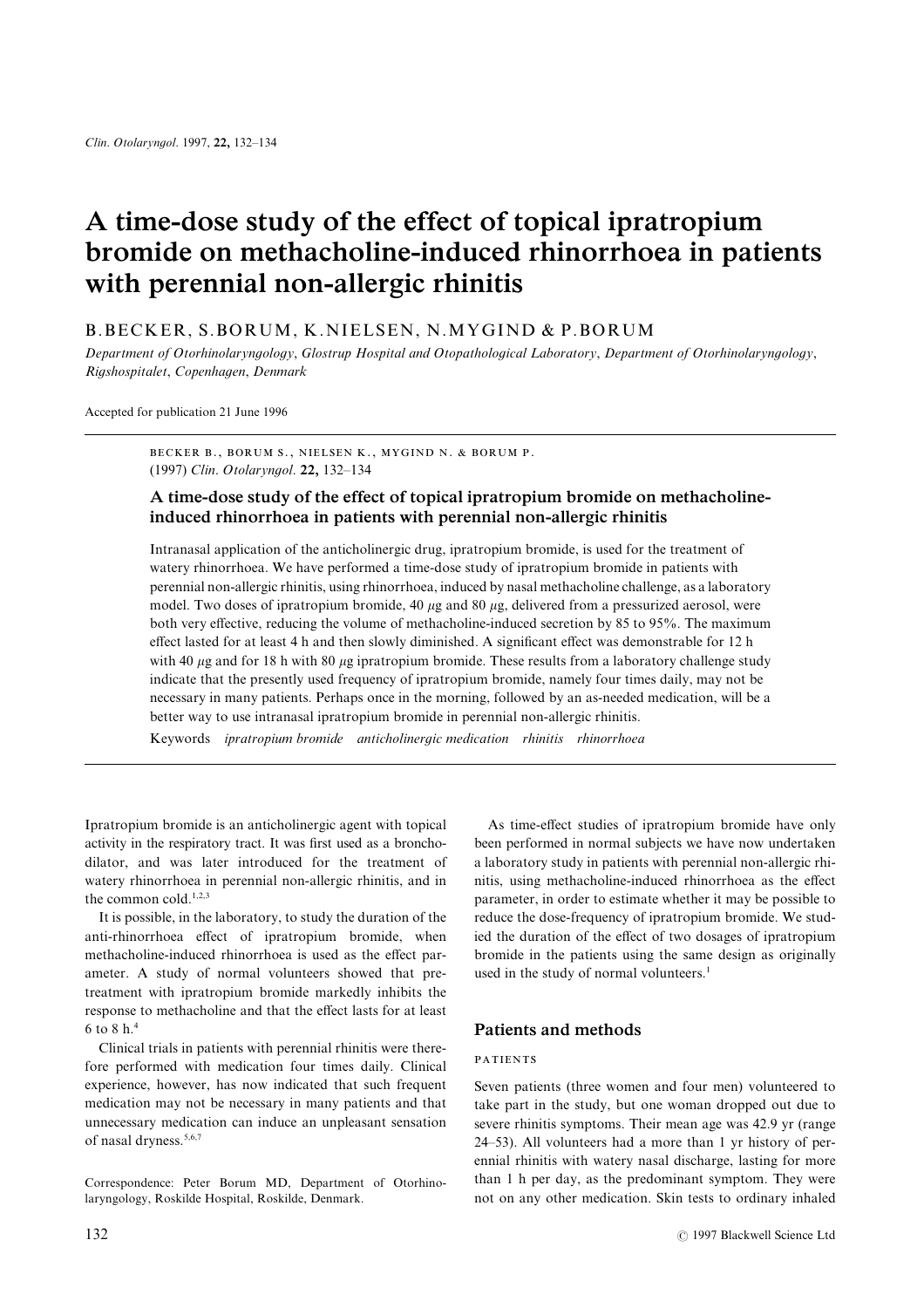allergens were negative, and rhinoscopy did not reveal major STATISTICS abnormalities. All volunteers gave informed consent to the<br>study protocol which was approved by the Ethical Committee<br>of Copenhagen County.<br>between secretion volumes on two test days or between two

each nostril (a total of 24 mg methacholine). The resulting nasal secretions were collected over a 15-min period in a funnel **Results** connected to a syringe, as described previously.<sup>1</sup>

mide micronized powder was used, delivering 20  $\mu$ g per actu-<br>ation from a pressurized canister (Atrovent Nasal®). The still significant at 18 h after medication. The total secretory ation from a pressurized canister (Atrovent Nasal<sup>®</sup>). The still significant at 18 h after medication. The total secretory aerosols were delivered coded by Boehringer Ingelheim response to methacholine, estimated as the a aerosols were delivered coded by Boehringer Ingelheim, response to methacholine, estimated as the area-under-the-<br>Ingelheim Germany The petients weed two puffs into each curve, was 39% lower following pretreatment with ipr Ingelheim, Germany. The patients used two puffs into each curve, was 39% lower following pretreatment with ipra-<br>
nostril of either placebo/placebo (placebo) placebo/active (40 tropium bromide 80  $\mu$ g compared with iprat nostril, of either placebo/placebo (placebo), placebo/active (40 tropium bromide using intertropium bromide) or active/active (80 using intertropium 40 µg ( $P > 0.05$ ).  $\mu$ g ipratropium bromide) or active/active (80  $\mu$ g ipratropium  $T_{\text{c}}$  of  $T_{\text{c}}$  are the repeated methacholine challenges allowed an analysis bromide).

In a double-blind, placebo-controlled and randomized design (data and analyses not presented). trial each patient pretreated herself/himself with either placebo, 40  $\mu$ g ipratropium bromide or 80  $\mu$ g ipratropium **Discussion** bromide, each used 340 min, 1, 2, 4, 8, 12 or 18 h before methacholine challenge. The individual placebo mean value, The results of ipratropium bromide pretreatment and ranging from 0.40 to 1.29 ml, was used as a 100% reference methacholine challenge of patients with perennial rhinitis, point for the presentation of the results (see Fig. 1). All vol-<br>presented in this paper, are similar to the results earlier unteers were studied on 19 occasions, with at least one day in obtained in normal volunteers.<sup>1</sup> Indeed, the effect of iprabetween each medication/challenge. By mistake, only ipra-<br>tropium bromide in inhibiting methacholine-induced rhitropium bromide, 40  $\mu$ g, was given at the 12-h time-point norrhoea seems to be even more long lasting in the patients before challenge. The normal volunteers. An earlier study with rhinitis than in the normal volunteers. An earlier study

### $100$ 80 Secretion (%) 60 40 20  $\overline{0}$  $18$ 8  $12$  $\mathbf{0}$  $\overline{1}$  $\overline{2}$  $\overline{a}$ Time (h)

test doses was calculated as a paired  $t$ -test. To test the hypoth-METHACHOLINE CHALLENGE esis that several population means were equal (the secretion A solution of methacholine bromide in distilled water was<br>made (concentration 60 mg/ml) every week. It was delivered<br>from a metered-dose pump spray, two puffs of 0.1 ml into<br>parison test was performed in order to identify

Ipratropium bromide, in both doses, caused a marked, 85–  $95\%$ , reduction of the secretory response to methacholine TEST MEDICATION (Fig. 1). The maximum effect lasted for about 4 h and there-The commercially available freon-propelled ipratropium bro-<br>mide micronized nowder was used delivering 20 ug per actu-<br> $\mu$ g, the effect was significant at 12 h and with 80  $\mu$ g it was

of the data showing that the nasal responsiveness to challenge with methacholine and to treatment with ipratropium bro-STUDY DESIGN mide did not change significantly during the entire trial period

has shown that ipratropium bromide pretreatment reduces the volume of secretion, produced by methacholine challenge, to the same level in patients and in normal controls. This means that the percentage symptom reduction is larger in the patients than in the normal controls\ because the patients produce more secretion in response to methacholine challenge.<sup>4</sup>

The design used in the present study, with only one methacholine challenge and time-interval after medication per day, is very time-consuming and only a few patients can accept this study protocol which necessitates 19 visits. Only six patients were therefore examined, but we feel confident that the results presented in this paper are reliable and reproducible.

Figure 1. Nasal secretory response to methacholine challenge after Farlier challenge studies of normal volunteers, as well as pretreatment with ipratropium bromide 40  $\mu$ g ( $\Box$ ) and 80  $\mu$ g ( $\Box$ ). clinical experience in the treatment of patients, have indicated administered at various time-intervals before challenge (mean  $\pm$  sEM). that the duration of effect of ipratropium bromide pressurized